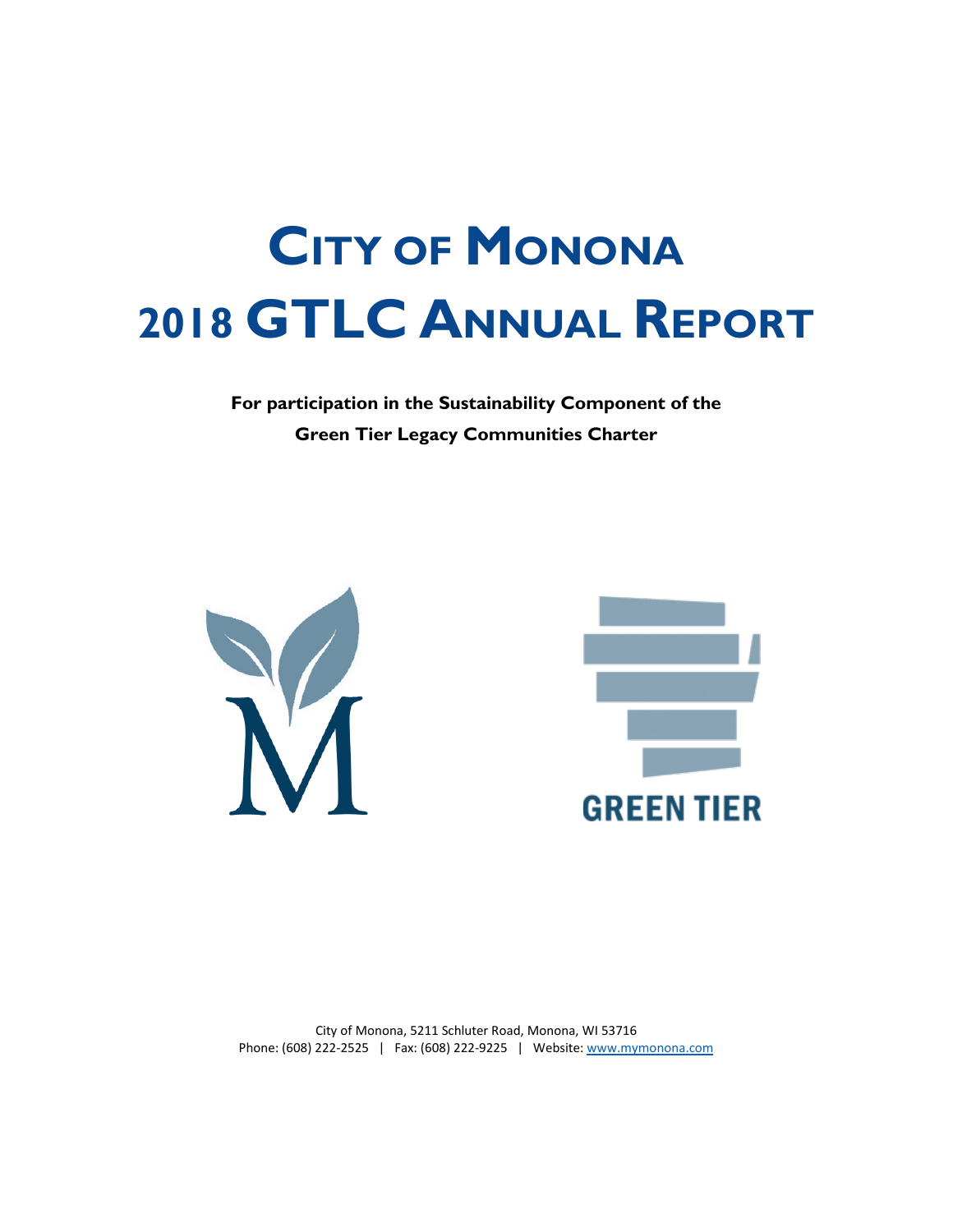## **SUSTAINABILITY MISSION STATEMENT**

In 2018, the results of climate change were realized by Monona. In late August the surrounding area saw more rainfall in a 24-hour period than has ever been seen, resulting in catastrophic flooding in nearby rural and urban areas. The following report serves as a record and evaluation for the City of Monona for the 2018 fiscal year.

Monona's Motto: *"Sustainability in everything we do."*

## **2018 SUSTAINABILITY PROJECTS**

#### **Build and Buy Green:**

#### **Development of Sustainable Purchasing Policy**

Monona began work on a Sustainable Purchasing Policy in 2018 and will finalize and implement the policy in 2019. Information gathered from interviews with department heads and an audit of purchasing records was used to inform the policy. Monona focused specifically on high volume, recurring purchases. The policy applies to seven key areas: ongoing consumables, cleaning supplies, food items, durable goods, building materials, clothing items, and contracted services. Consulting services were provided by Dan Streit of WECC, now Slipstream.

#### **Transportation:**

#### **Pedestrian and Bicycle Improvements Plan**

In response to growing advocacy for the expansion of pedestrian and bicycle infrastructure in Monona, an Ad-Hoc Committee was created in 2018 to allow community members to voice their opinions and ideas. Strand Engineering Associates was hired by the City to consider the Ad-Hoc Ped/Bike Committee's feedback and incorporate the Committee's goals into Pedestrian and Bicycle Improvements Engineers Report. City Staff are working with the Legacy Communities Alliance for Health to incorporate Health in All Policies strategies and language into the overall plan. The final Pedestrian and Bicycle Improvements Plan will be finished by staff in 2019.

#### **Land Use:**

#### **2018 Street Tree Survey**

Monona Public Works Department conducted a full tree inventory of Monona's street trees. In this assessment, it was found that Monona has a positive tree planting ratio of 5 trees planted to every 4 removed. The average age of Monona's street trees was 15 years, with an average diameter of 9.5 inches and average canopy diameter of 20 feet. Monona continues to have a substantially health tree inventory and are rewarded as a member of Tree City USA. However, Monona suffers from Emerald Ash Borer (EAB) infestation. A majority of the Ash tree population in Monona shows signs of infestation, many of the trees are decaying or stressed. Monona is working on a long term plan to deal with removal and replacement of the City's ash trees.

#### **Riverfront Redevelopment – New Park, Outdoor Rink, and Concessions Building**

Monona will gain a new park in 2019 as part of a major redevelopment project. The park will expand pedestrian and bicycle accessibility to the area, give residents access to the Yahara River, create new greenspace, and provide an outdoor ice rink throughout the winter. The new concessions building will provide a shelter for patrons of the park facility. New concerts in the park and other arts related events will be hosted during the spring, summer, and fall.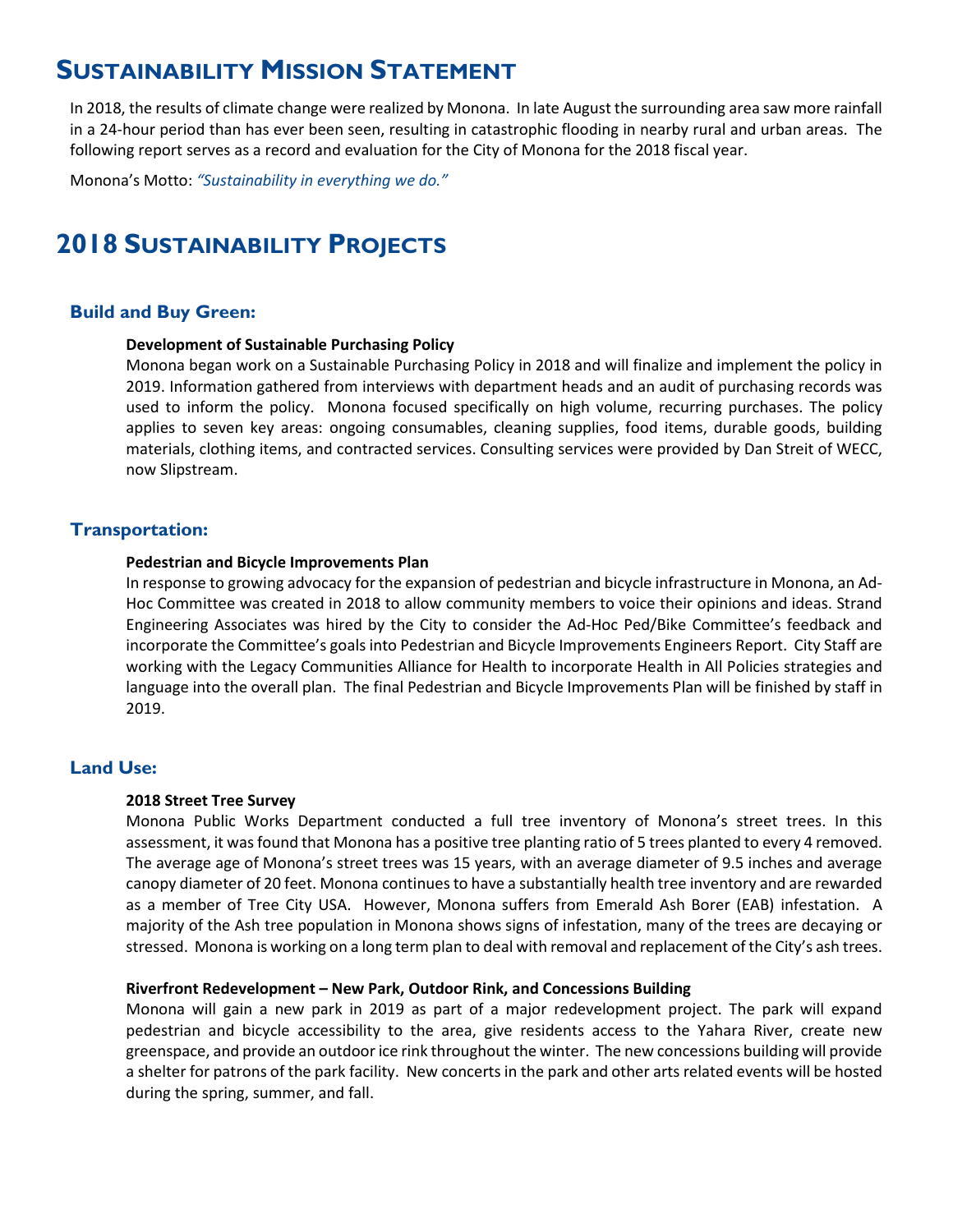#### **Energy:**

#### **25 x 25 EIC - Energy Monitoring**

In 2018, 20% of all electricity used by the City of Monona was generated from renewable sources. 8% of this energy was produced by the solar panels installed on four of Monona's city facilities: City Hall, Public Library, Public Works Garage, and Well Station #3. The remaining 12% was supplied via energy purchased from Monona's energy utility, Madison Gas and Electric.

#### **LED Lighting Upgrades**

Monona's City Hall, Community Center, and Library all received energy efficiency upgrades via new LED lighting and smart controls. This project not only decreased the number of fixtures needed, but also decreased the amount of energy needed to light these facilities. This project is estimated to save the City approximately \$1,100 on energy bills per year.

#### **Office of Energy Innovation Grant Award**

In partnership with six other communities (Fitchburg, Marshall, Middleton, Stoughton, Sun Prairie, and Waunakee) Monona was awarded an Office of Energy Innovation (OEI) grant that will assist the City in creating a comprehensive energy plan. The overall goal of the project is to create an energy use road map to guide policy revisions, to implement renewable energy projects, and to improve energy efficiency in municipal operations.

#### **Pursuing 100% Clean Energy Resolution**

Monona joins Madison, Middleton, and Fitchburg in drafting and approving a resolution directed at goals toward getting 100% of the City's energy from renewable sources. Monona's City Council approved the resolution in early 2019.

#### **Water:**

#### **Continued Adopt a Storm Drain and Leaf Management Program**

In 2018 Monona had 15 residents adopt 29 storm drains, increasing the total number of drains 'adopted' to 68. The Leaf Management Program increases public awareness of storm water contamination caused primarily by leaves, but also other debris and waste left in street waterways and accumulated atop of storm drains.

#### **Monona Water Wagon**

The Monona Water Wagon made its debut in 2018 at numerous public events, reducing the need for event goers to purchase single-use, plastic water bottles. Instead, free, cold water was provided via the wagon. In 2019 the City hopes that the wagon can be used more often and hopefully become a staple at annual community events.

#### **Waste:**

#### **Zero-Waste Events**

In July 2018, Monona hosted one of the largest outdoor swim events in the country, the Madison area All-City Championship Meet, which was run as zero-waste. The meet drew roughly 6,000 guests over three days, and had a footprint of over 20 acres. Some ZW strategies included: heavy pre-event communication with guests about the ZW initiative, and what they could expect; developing a phone app instead of printing thousands of magazine-sized event programs; prohibiting the use of Styrofoam; using only compostable or recyclable items at concessions and asking all food vendors to do the same; eliminating free-standing trash and recycling receptacles and diverting guests instead to seven ZW stations, staffed by volunteers who assisted guests to recycle, compost or landfill their items; partnering with our local elementary school to build a shared compost site at their garden; enrolling in MGE's Green Power Tomorrow program to offset 100% of all energy used; and partnering with the City of Monona to build the city's first Water Wagon, which debuted at the event and all but eliminated the use of bottled water.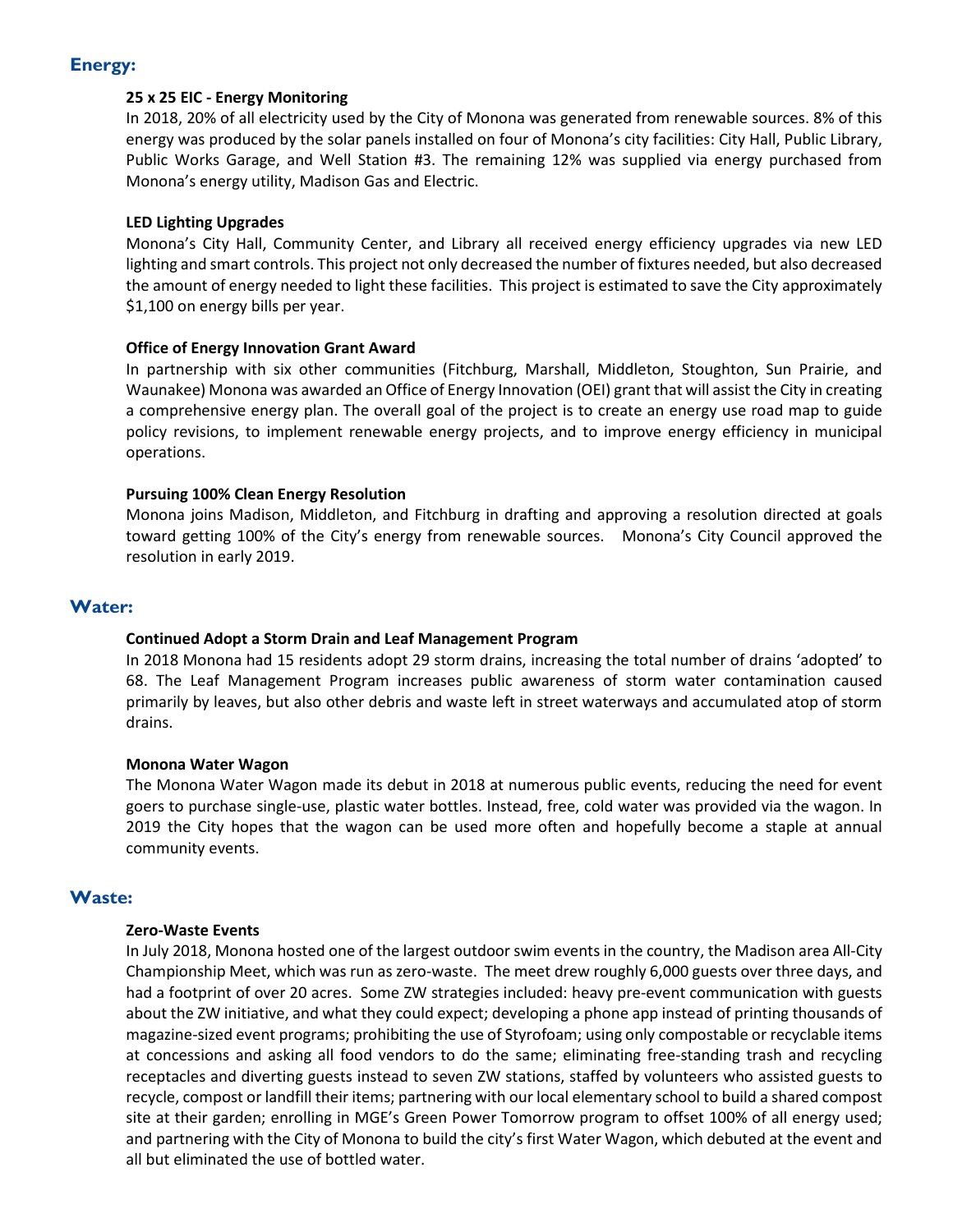#### **Waste Diversion at Riverfront Redevelopment**

As part of an initiative to reduce waste from development projects, Monona partnered with Waste Cap Resource Solutions to limit the amount of waste created by the demolition of the Bridge Road redevelopment site. The project successfully diverted 87.9% of all non-hazardous deconstructed materials from going to a landfill, **a total of 13,000 tons of waste**.

#### **Healthy Community Planning:**

#### **Resident Energy Survey (2019)**

As part of a broader initiative to engage and educate community members in various, sustainability-related opportunities, the Sustainability Committee began crafting a Resident Energy Survey. The survey is set to be launched in the spring of 2019. The goals of the survey are to measure the interest and investment of community members in renewable energy and energy efficiency projects and to engage residents on the topic by presenting information about opportunities for energy efficiency and renewable energy that they may not have known about prior to taking it.

#### **Miscellaneous:**

#### **Continued Monona Library Eco-Action Tuesday Presentations**

These programs consistently have 20-30 community members in attendance, and are meant to educate and inform citizens on how they can live more sustainably. Programs range from performing household energy audits and energy efficient technologies, to canning, preserving, and fermenting fruits and vegetables from backyard gardens for winter.

## **2018 SUMMARY**

2018 included dozens of meetings, hours on end of planning, and a significant amount of research that has set the table for an active following year of projects for 2019. Some of the more successful projects in 2018 include the LED Upgrades to City facilities, the waste diversion at the Riverfront Redevelopment, and the Zero Waste Event held during the City's hosting of the All City Swim Meet. Upcoming projects include: Development of a comprehensive energy plan, more community engagement both residential and business, and lighting and HVAC facility upgrades.

### **GTLC SUSTAINABLE STRATEGIES SCORESHEET**

A copy of the Legacy Communities Strategy Options Matrix (appendix 3 of the Legacy Communities Charter) is included, following this summary report. Monona achieved 323 points out of the total 653 to achieve 49% of the GTLC objectives listed on the scoresheet, coming somewhat short of the 60% goal anticipated from the previous year. For 2019, Monona's target score will be to achieve 60% of the objectives listed on the scoresheet.

#### **City of Monona Sustainability Contact:**

Brad Bruun City of Monona Public Works Project Manager & GIS Specialist Phone: (608) 222-2525 Email: [bbruun@ci.monona.wi.us](mailto:bbruun@ci.monona.wi.us)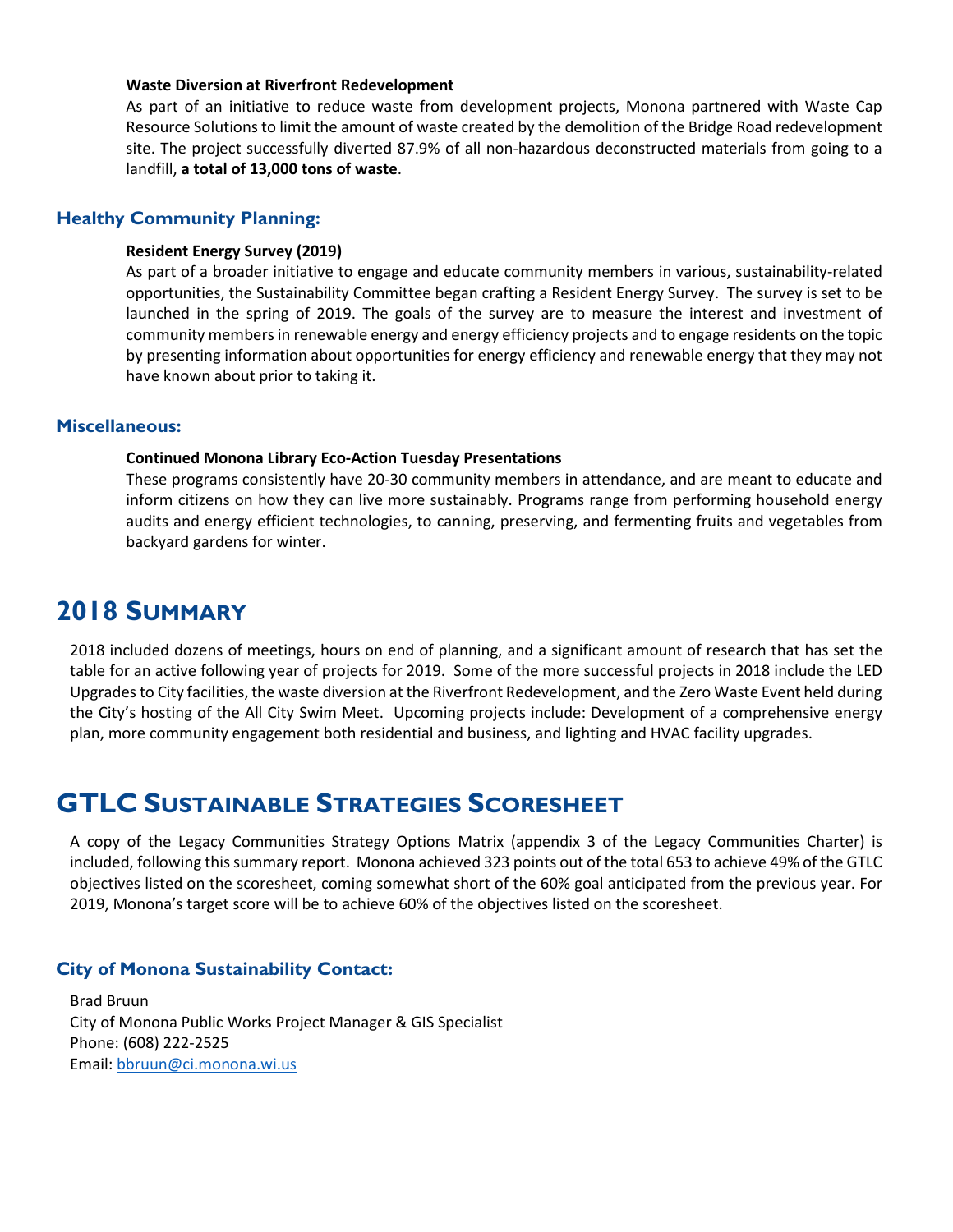

# **Sustainability Strategies Scoresheet**



| Max. Score<br>653. | <b>Sustainability Strategies Scoresheet</b><br><b>GREEN TIER</b>                                                                                                                                                                                                                                                                                                                                                  | DEPT. OF NATURAL RESOURCES                           | MUNICIPALITIES |                | <b>WISCONSIN</b><br><b>COUNTIES</b><br><b>ASSOCIATION</b> | <b>HIGH ROAD</b> |                |                |
|--------------------|-------------------------------------------------------------------------------------------------------------------------------------------------------------------------------------------------------------------------------------------------------------------------------------------------------------------------------------------------------------------------------------------------------------------|------------------------------------------------------|----------------|----------------|-----------------------------------------------------------|------------------|----------------|----------------|
|                    | This Sustainability Strategies Scoresheet is provided for members to track sustainability management strategies in transportation, energy, land use, water, waste, and health. This scoresheet is intended to be dynamic and<br>flexible. In the spirit of continuous improvement toward superior environmental performance, suggested revisions to this scoresheet are always encouraged.<br>(Approved May 2018) |                                                      |                |                |                                                           |                  |                |                |
|                    | <b>TRANSPORTATION DEMAND MANAGEMENT:</b>                                                                                                                                                                                                                                                                                                                                                                          |                                                      |                |                | <b>City of Monona Scores</b>                              |                  |                |                |
|                    | Transportation demand management strategies aim to reduce GHG emissions and VMT by influencing change in individual<br>behavior. These strategies encourage walking, bicycling, and transit as modes of transportation within a community and seek to<br>curb the number and length of trips by vehicle.                                                                                                          | 2012<br>2013<br>2014<br>2015<br>2016<br>2017<br>2018 |                |                |                                                           |                  |                |                |
|                    | <b>Bicycle and Pedestrian Programs/Projects</b>                                                                                                                                                                                                                                                                                                                                                                   |                                                      |                |                |                                                           |                  |                |                |
|                    | Require bike parking for all new non-residential and multifamily uses.                                                                                                                                                                                                                                                                                                                                            | 0                                                    | $\mathbf 0$    | $\mathbf 0$    | $\mathbf{1}$                                              | $\overline{2}$   | $\overline{2}$ | 2              |
|                    | Set standards for placement and number (as function of intensity of use) for bike parking spaces.                                                                                                                                                                                                                                                                                                                 | 0                                                    | 0              | $\mathbf 0$    | 0                                                         | $\Omega$         | 0              | 0              |
| 3                  | Commuter bike routes identified and cleared.                                                                                                                                                                                                                                                                                                                                                                      | -1                                                   | $\mathbf{1}$   | $\mathbf{1}$   | $\overline{2}$                                            | 3                | 3              | 3              |
| 10                 | eague of American Bicyclists certification. (Bronze 5, Silver 7, Platinum 10)                                                                                                                                                                                                                                                                                                                                     | 5                                                    | 5              | 5              | 5                                                         | 5                | 5              | 5              |
| 3                  | Funded and operating SRTS program (or functional equivalent) covering at least 10 percent of students.                                                                                                                                                                                                                                                                                                            | 1                                                    | $\mathbf{1}$   | $\mathbf{1}$   | $\mathbf{1}$                                              | $\overline{2}$   | $\overline{2}$ | $\overline{2}$ |
|                    | Conduct annual survey of students' mode of transport to school.                                                                                                                                                                                                                                                                                                                                                   | 0                                                    | $\mathbf 0$    | $\mathbf 0$    | 0                                                         | $\mathbf{1}$     | 0              | 0              |
|                    | <b>Employer-Based Programs</b>                                                                                                                                                                                                                                                                                                                                                                                    |                                                      |                |                |                                                           |                  |                |                |
|                    | Require large employers seeking rezoning to set a price signal (cash-out or charge).                                                                                                                                                                                                                                                                                                                              | 0                                                    | $\mathbf 0$    | $\mathbf 0$    | $\mathbf 0$                                               | 0                | 0              | 0              |
|                    | Require large employers seeking rezoning to provide subsidized transit.                                                                                                                                                                                                                                                                                                                                           | 0                                                    | $\mathbf 0$    | $\mathbf 0$    | 0                                                         | $\Omega$         | $\Omega$       | 0              |
|                    | Require large employers seeking rezoning to provide a TDM plan that would reduce trips by 20 percent over business as usual.                                                                                                                                                                                                                                                                                      | $\Omega$                                             | 0              | 0              | 0                                                         | 0                | 0              | 0              |
|                    | <b>Traffic Volume</b>                                                                                                                                                                                                                                                                                                                                                                                             |                                                      |                |                |                                                           |                  |                |                |
|                    | Track VMT or traffic counts and report on efforts at reduction (including those on this list).                                                                                                                                                                                                                                                                                                                    | $\mathbf{1}$                                         | $\mathbf{1}$   | $\mathbf{1}$   | $\mathbf{1}$                                              | $\mathbf{1}$     | 1              | $\mathbf{1}$   |
|                    | Eliminate parking minimums from non-residential districts.                                                                                                                                                                                                                                                                                                                                                        | 0                                                    | 0              | $\mathbf 0$    | 0                                                         | 0                | 0              | 0              |
|                    | Set parking maximums at X per square feet for office and retail uses.                                                                                                                                                                                                                                                                                                                                             | 0                                                    | 0              | $\mathbf 0$    | $\mathbf 0$                                               | 0                | 0              | 0              |
|                    | Scheduled transit service at basic level (hour peak service within half-mile of 50 percent of addresses).                                                                                                                                                                                                                                                                                                         | $\overline{2}$                                       | $\overline{2}$ | $\overline{2}$ | $\overline{2}$                                            | 5                | 5              | 5              |
| 10                 | Scheduled transit service at enhanced level (half-hour peak service within 75 percent of addresses).                                                                                                                                                                                                                                                                                                              | $\mathbf 0$                                          | $\mathbf 0$    | 0              | $\mathbf 0$                                               | $\mathbf 0$      | 0              | 0              |
|                    |                                                                                                                                                                                                                                                                                                                                                                                                                   |                                                      |                |                |                                                           |                  |                |                |
|                    | P:\ProiectManager GIS\Sustainability Committee\Annual Sustainability Reporting\GTLC Annual Reports\2018\Monona GTLC Scoresheet 2018 Final                                                                                                                                                                                                                                                                         |                                                      |                |                |                                                           |                  |                |                |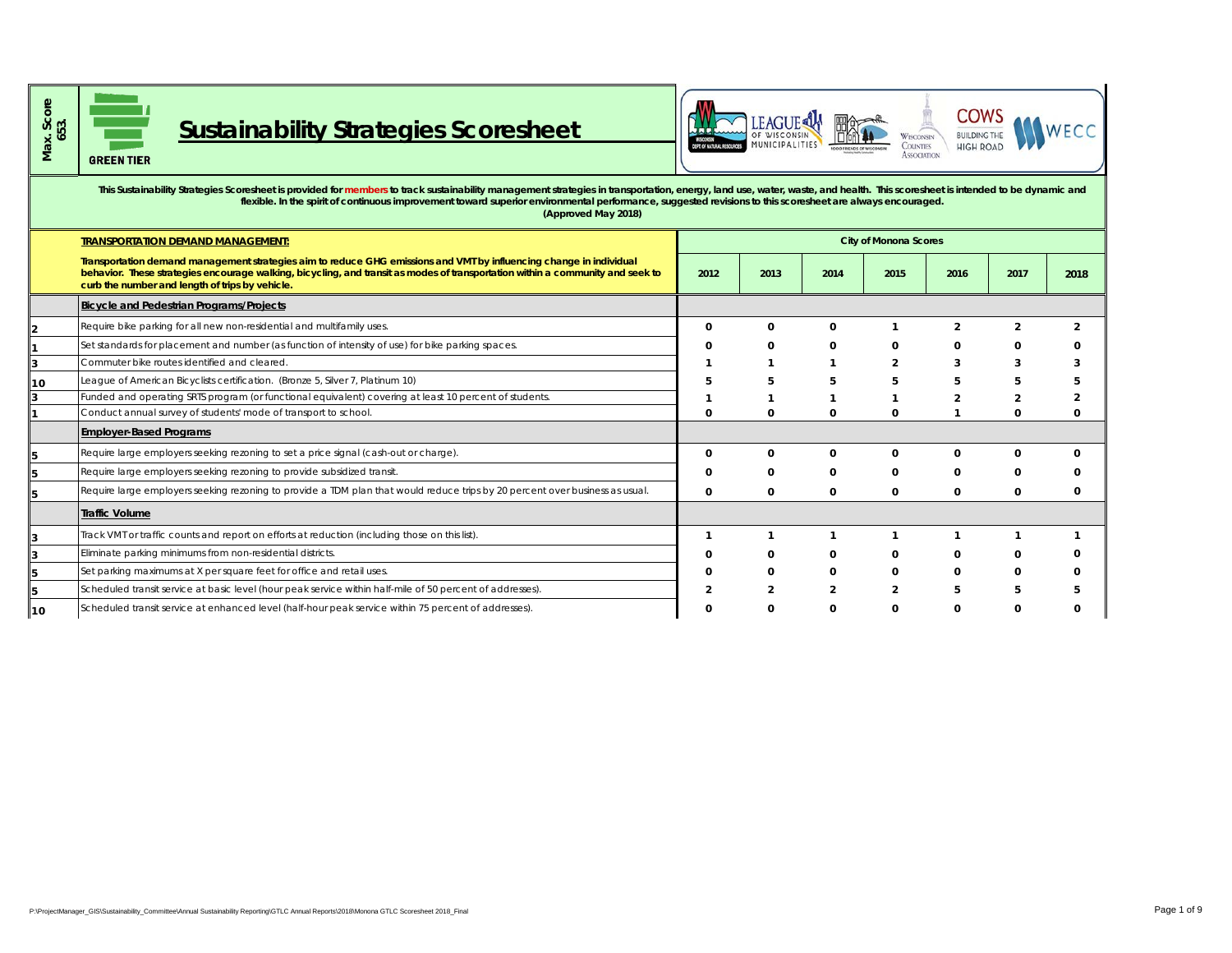| Max. Score<br>653. | <b>Sustainability Strategies Scoresheet</b><br><b>GREEN TIER</b>                                                                                                                                                                                                                                                     |                | MUNICIPALITIES |                | WISCONSIN<br><b>COUNTIES</b><br><b>ASSOCIATION</b> | COWS<br><b>HIGH ROAD</b> |                |                |
|--------------------|----------------------------------------------------------------------------------------------------------------------------------------------------------------------------------------------------------------------------------------------------------------------------------------------------------------------|----------------|----------------|----------------|----------------------------------------------------|--------------------------|----------------|----------------|
|                    | <b>TRANSPORTATION SYSTEM MANAGEMENT</b><br>Iransportation system management strategies aim to reduce GHG emissions and VMT by improving the overall performance of a<br>transportation system. These strategies improve existing infrastructure, introduce new technology, and plan for the future of the<br>system. |                |                |                |                                                    |                          |                |                |
|                    | Preservation and Improvement                                                                                                                                                                                                                                                                                         |                |                |                |                                                    |                          |                |                |
|                    | Develop and fully fund comprehensive maintenance program for existing roads.                                                                                                                                                                                                                                         | $\mathbf{1}$   | $\mathbf{1}$   | $\mathbf{1}$   | $\mathbf{1}$                                       | $\overline{3}$           | 3              | 3              |
|                    | Charge impact fees for new roads.                                                                                                                                                                                                                                                                                    | 0              | $\Omega$       | $\Omega$       | 0                                                  | $\Omega$                 | $\mathbf{0}$   | 0              |
|                    | Calculate lane-miles per capita for arterials and collectors, and show reductions                                                                                                                                                                                                                                    | 0              | 0              | 0              | 0                                                  | 0                        | 0              | 0              |
|                    | Prepare a plan identifying disconnections in bike and pedestrian networks, prioritizing fixes and identifying potential funding sources<br>for the most important projects.                                                                                                                                          | $\mathbf{1}$   | $\mathbf{1}$   | $\mathbf{1}$   | $\mathbf{1}$                                       | 5                        | 5              | 5              |
|                    | Any proposal to add lanes to a two-lane roadway shall be evaluated for a center turn lane, the preferred option over an<br>expansion to four lanes.                                                                                                                                                                  | 3              | 3              | 3              | 3                                                  | 3                        | 3              | 5              |
|                    | dentify four-lane roadways with fewer than 20,000 vehicles per day (AADT) and evalute them for "road diets" with bike lanes or on<br>street parking                                                                                                                                                                  | $\mathbf 0$    | $\mathbf 0$    | $\mathbf 0$    | 0                                                  | $\mathbf 0$              | 0              | 3              |
|                    | <b>Electric Vehicles</b>                                                                                                                                                                                                                                                                                             |                |                |                |                                                    |                          |                |                |
| 10                 | Electric vehicles in gov't fleets - 2% of of fleet=5 points. 5% of fleet=10 points.                                                                                                                                                                                                                                  | $\mathbf 0$    | $\mathbf 0$    | 0              | 0                                                  | 0                        | $\mathbf{1}$   | 3              |
|                    | Allow NEVs on appropriate roadways.                                                                                                                                                                                                                                                                                  | 0              | $\Omega$       | $\Omega$       | 0                                                  | -1                       | 2              | $\overline{2}$ |
|                    | Provide public charging stations                                                                                                                                                                                                                                                                                     | $\overline{2}$ | $\overline{2}$ | $\overline{2}$ | 2                                                  | $\overline{2}$           | $\overline{2}$ | 2              |
|                    | Vehicle Idling                                                                                                                                                                                                                                                                                                       |                |                |                |                                                    |                          |                |                |
|                    | Ban idling (more than 5 minutes) with local government vehicles.                                                                                                                                                                                                                                                     | $\mathbf 0$    | 0              | $\mathbf 0$    | 0                                                  | $\mathbf 0$              | 0              | 0              |
|                    | Ban idling (more than 5 minutes) community-wide.                                                                                                                                                                                                                                                                     | 0              | 0              | 0              | 0                                                  | 0                        | 0              | 0              |
|                    | <b>ZONING AND DEVELOPMENT</b>                                                                                                                                                                                                                                                                                        |                |                |                |                                                    |                          |                |                |
|                    | Zoning and development strategies work toward improving the overall environmental, economic, and social health of a community<br>by promoting mixed-use and infill development, walkable neighborhoods, and an overall sustainable lifestyle.                                                                        |                |                |                |                                                    |                          |                |                |
|                    | <b>Infill Development</b>                                                                                                                                                                                                                                                                                            |                |                |                |                                                    |                          |                |                |
|                    | Identify priority areas for infill development, including those eligible for brownfields funding.                                                                                                                                                                                                                    | $\overline{2}$ | $\overline{2}$ | $\overline{2}$ | 4                                                  | 4                        | 4              | 5              |
|                    | Create land bank to acquire and assemble priority infill sites                                                                                                                                                                                                                                                       | $\mathbf 0$    | $\Omega$       | $\Omega$       | -1                                                 | -1                       | 10             | 10             |
|                    | Develop an inventory of known contaminated properties for reuse planning, with possible GIS application                                                                                                                                                                                                              | $\mathbf{1}$   | $\mathbf 1$    | $\mathbf{1}$   | $\mathbf{1}$                                       | $\mathbf{1}$             | 10             | 10             |
|                    | <b>Walkscore</b>                                                                                                                                                                                                                                                                                                     |                |                |                |                                                    |                          |                |                |
|                    | Measure Walkscore at 10 random residential addresses per Census tract, compute average, and improve upon overall score                                                                                                                                                                                               | $\mathbf 0$    | 0              | 0              | 0                                                  | $\overline{2}$           | 0              | 0              |
|                    | Zoning                                                                                                                                                                                                                                                                                                               |                |                |                |                                                    |                          |                |                |
|                    | Adopt traditional neighborhood design ordinance (If population is less than 12,500)                                                                                                                                                                                                                                  | $\mathbf 0$    | $\mathbf 0$    | 0              | 0                                                  | $\mathbf 0$              | 0              | 0              |
|                    | Zoning for office and retail districts permits floor-area ratio > 1, on average.                                                                                                                                                                                                                                     | $\Omega$       | $\Omega$       | $\Omega$       | 3                                                  | 3                        | $\Omega$       | $\Omega$       |
|                    | Zoning for office and retail districts requires floor-area ratio > 1, on average.                                                                                                                                                                                                                                    | 0              | 0              | 0              | $\mathbf{0}$                                       | $\mathbf{0}$             | 0              | 0              |
|                    | Zoning code includes mixed use districts                                                                                                                                                                                                                                                                             | $\mathbf{1}$   | $\mathbf{1}$   | $\mathbf{1}$   | $\overline{2}$                                     | $\overline{2}$           | 4              | 4              |
|                    | Mixed-use language from Smart Code TBA.                                                                                                                                                                                                                                                                              | $\mathbf 0$    | $\mathbf 0$    | 0              | $\mathbf 0$                                        | $\overline{2}$           | 0              | 0              |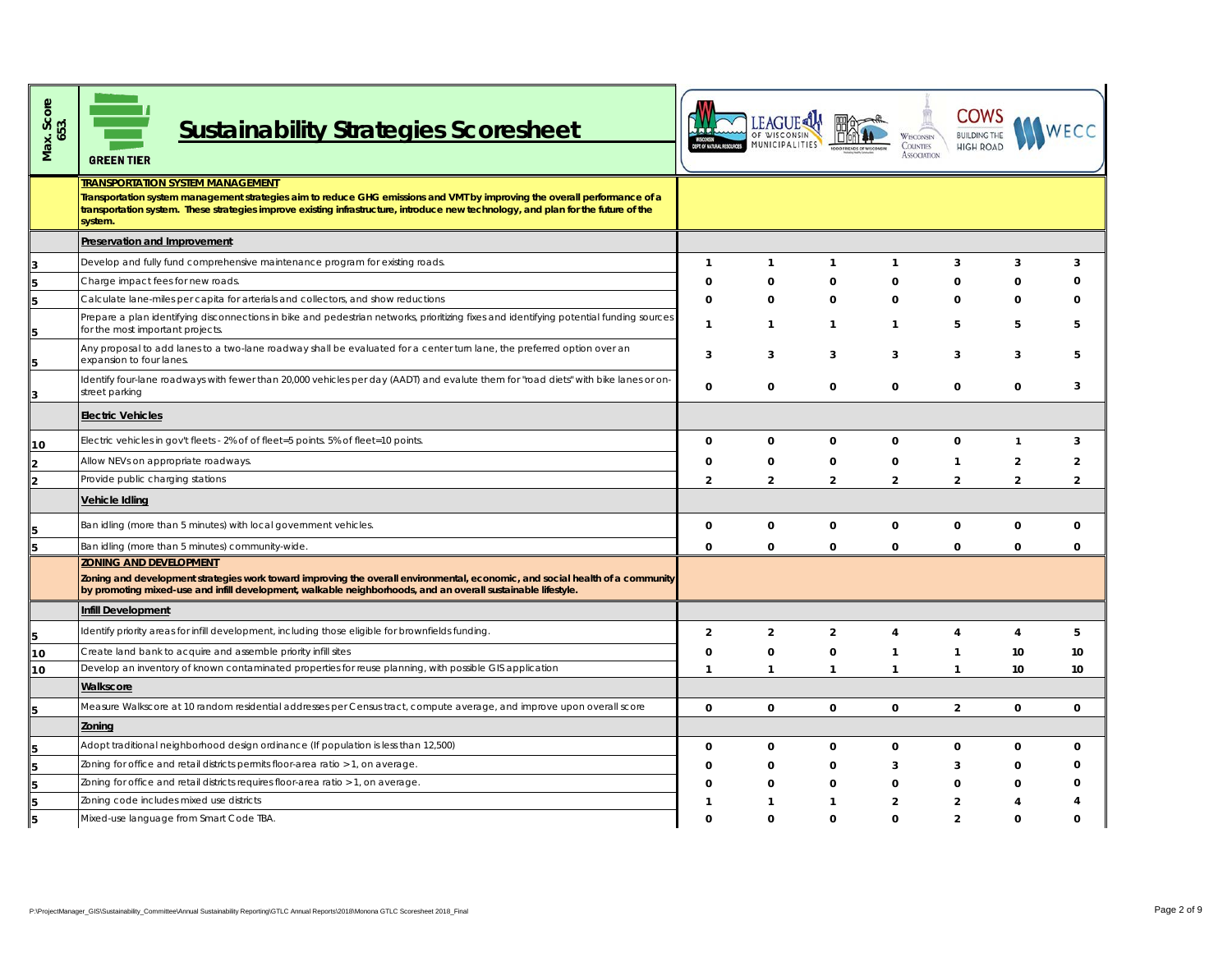| Max. Score<br>653 | <b>Sustainability Strategies Scoresheet</b><br><b>GREEN TIER</b>                                                                                                                                                                           | <b>DEPT. OF NATURAL RESOURCES</b> | MUNICIPALITIES |                | <b>WISCONSIN</b><br><b>COUNTIES</b><br><b>ASSOCIATION</b> | <b>HIGH ROAI</b> |                                  |
|-------------------|--------------------------------------------------------------------------------------------------------------------------------------------------------------------------------------------------------------------------------------------|-----------------------------------|----------------|----------------|-----------------------------------------------------------|------------------|----------------------------------|
|                   | <b>NATURAL RESOURCE MANAGEMENT</b>                                                                                                                                                                                                         |                                   |                |                |                                                           |                  |                                  |
|                   | Natural resource management strategies seek to conserve, preserve, protect and promote a community's greenspace, wildlife,<br>wetlands and waterways for this and future generations by promoting pervious surfaces and adequate setbacks. |                                   |                |                |                                                           |                  |                                  |
|                   | <b>Canopy</b>                                                                                                                                                                                                                              |                                   |                |                |                                                           |                  |                                  |
|                   | Adopt tree preservation ordinance per GTLC standards                                                                                                                                                                                       | 0                                 | 0              | 0              | 0                                                         | 0                | 0<br>0                           |
|                   | Set a tree canopy goal and develop a management plan to achieve it                                                                                                                                                                         | $\overline{2}$                    | 2              | $\overline{2}$ | 2                                                         | 2                | 2<br>2                           |
|                   | Have a Master Naturalist; ISA Certified Arborist or WDNR Community Tree Management Institute (CTMI) graduate on staff                                                                                                                      | $\Omega$                          |                | 4              | 4                                                         | 4                | 4<br>4                           |
|                   | Have community tree canopy mapped - https://pg-cloud.com/Wisconsin/                                                                                                                                                                        | $\mathbf{0}$                      | 0              | $\mathbf{0}$   | $\Omega$                                                  | $\Omega$         | $\Omega$<br>$\Omega$             |
|                   | Require trees to be planted in all new developments                                                                                                                                                                                        | -1                                |                | -1             | $\overline{2}$                                            | $\overline{2}$   | $\overline{2}$<br>$\overline{2}$ |
|                   | Certification as Tree City USA                                                                                                                                                                                                             | -1                                | -1             | $\mathbf 1$    | $\overline{2}$                                            | $\overline{2}$   | 2<br>$\overline{2}$              |
|                   | Certification as Bird City Wisconsin Community                                                                                                                                                                                             | $\mathbf{0}$                      | $\Omega$       | $\Omega$       | $\overline{2}$                                            | $\overline{2}$   | $\overline{2}$<br>2              |
|                   | <b>Vegetation Management</b>                                                                                                                                                                                                               |                                   |                |                |                                                           |                  |                                  |
| 10                | Public properties and rights of way mown or cleared only for safe sightlines and/or to remove invasive species.                                                                                                                            | $\Omega$                          | $\mathbf 0$    | 0              | 0                                                         | 0                | 0<br>0                           |
| 10                | Create community policy and BMP guidelines on minimizing chemical use during vegetation management of public and private<br>properties                                                                                                     | $\mathbf{0}$                      | 0              | 0              | 0                                                         | $\overline{2}$   | $\overline{2}$<br>$\overline{2}$ |
|                   | <b>Water Protection</b>                                                                                                                                                                                                                    |                                   |                |                |                                                           |                  |                                  |
|                   | Establish 75-foot natural vegetation zone by surface water.                                                                                                                                                                                | 0                                 | 0              | 0              | 0                                                         | 0                | 3<br>3                           |
|                   | Inventory wetlands and ensure no net annual loss.                                                                                                                                                                                          | -1                                | -1             | -1             | $\mathbf{1}$                                              | 5                | 6<br>6                           |
|                   | <b>Community Energy Use</b><br>Community energy use strategies encourage energy efficiency and the use of renewable fuels to reduce total energy consumption<br>throughout the community                                                   |                                   |                |                |                                                           |                  |                                  |
|                   | <b>Community Energy Use Policies</b>                                                                                                                                                                                                       |                                   |                |                |                                                           |                  |                                  |
| 10                | Adopt PACE ordinance/jpa                                                                                                                                                                                                                   | 0                                 | 0              | 0              | 0                                                         | 0                | 10<br>10                         |
|                   | Use PACE financing                                                                                                                                                                                                                         | $\mathbf{0}$                      | 0              | 0              | 0                                                         | 0                | 0<br>$\Omega$                    |
|                   | Watt meters available to the public                                                                                                                                                                                                        | $\mathbf{0}$                      | 0              | $\Omega$       | 5                                                         | 5                | 5<br>5                           |
|                   | Offer residents and businesses a mechanism to purchase shares of the electricity generated through a local renewable energy<br>project. (Ex. a community solar program)                                                                    | $\mathbf{0}$                      | 0              | 0              | 0                                                         | 0                | 0<br>0                           |
|                   | Facilitate a group-buy program through which residents receive discounted, volume-based pricing on energy efficiency or<br>renewable energy projects based on aggregated demand.                                                           | $\Omega$                          | 0              | 0              | 0                                                         | $\mathbf 0$      | 0<br>3                           |
|                   |                                                                                                                                                                                                                                            |                                   |                |                |                                                           | 0                | 3<br>0                           |
|                   | Commit to achieving a science-based, community-wide GHG reduction goal.                                                                                                                                                                    | 0                                 | 0              | 0              | 0                                                         |                  |                                  |
|                   | Adopt Residential Energy Conservation Ordinance (time-of-sale certification and upgrades).                                                                                                                                                 | $\Omega$                          | 0              | $\Omega$       | 0                                                         | $\Omega$         | 0<br>0                           |
|                   | <b>Measuring Community Energy Use</b>                                                                                                                                                                                                      |                                   |                |                |                                                           |                  |                                  |
|                   | Work with local utilities to calculate total electricity and natural gas consumption annually, beginning with the fifth year before<br>entering the program.                                                                               | $\Omega$                          | 0              | 0              | 4                                                         | 4                | 6<br>6                           |
|                   | Achieve milestone reductions in GHG emissions, as specified in the community's science-based GHG reduction goals.                                                                                                                          | 0                                 | 0              | 0              | 0                                                         | 0                | 3                                |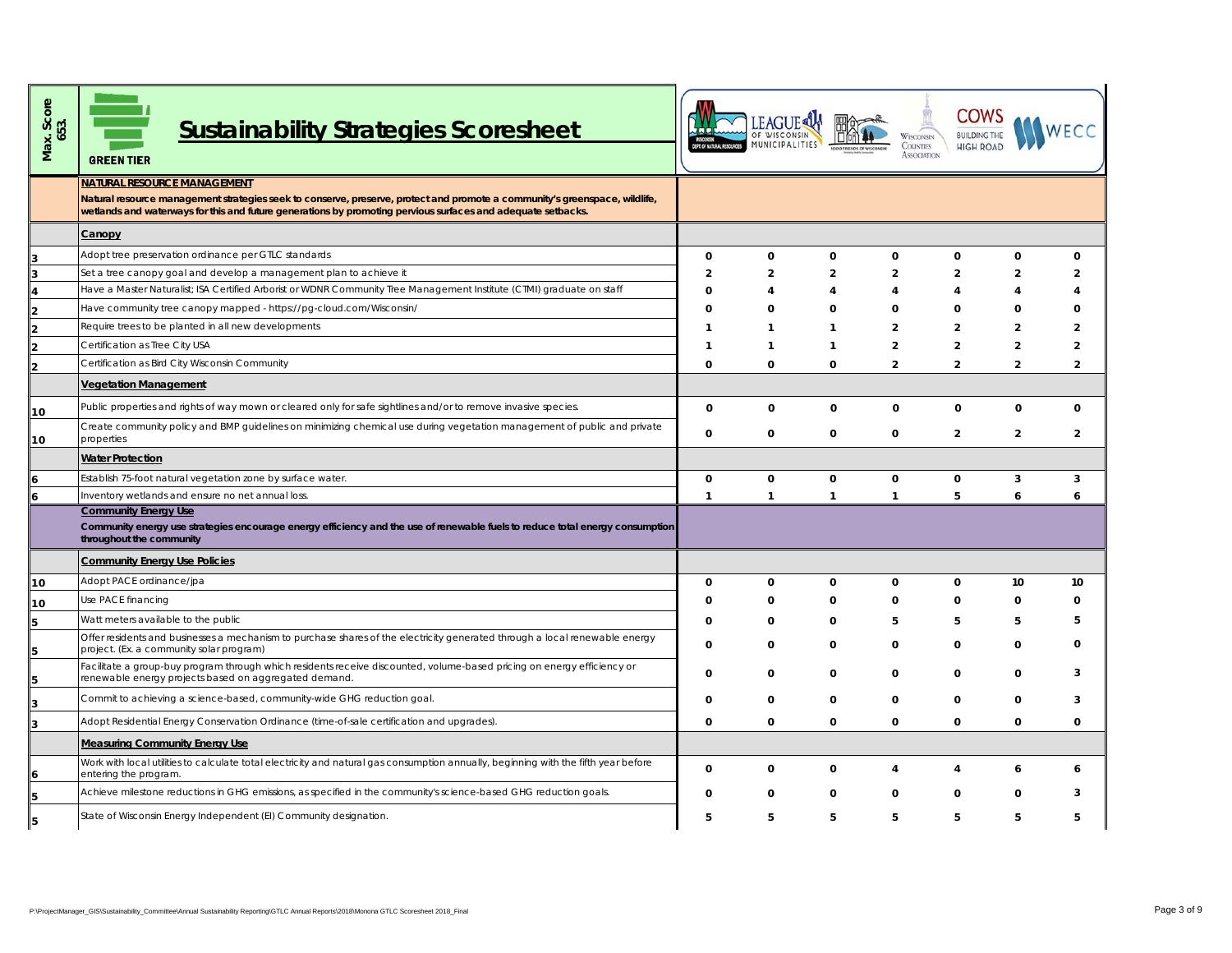| <b>ore</b><br>SG<br>653<br>Max. |       |
|---------------------------------|-------|
|                                 | GRFFN |

# **Sustainability Strategies Scoresheet**



| Max. Score<br>653. | <b>Sustainability Strategies Scoresheet</b><br><b>GREEN TIER</b>                                                                                                                                                                             | <b>DEPT. OF NATURAL RESOURCES</b> | MUNICIPALITIES |                | <b>WISCONSIN</b><br><b>COUNTIES</b><br><b>ASSOCIATION</b> | <b>HIGH ROA</b> |                                  |
|--------------------|----------------------------------------------------------------------------------------------------------------------------------------------------------------------------------------------------------------------------------------------|-----------------------------------|----------------|----------------|-----------------------------------------------------------|-----------------|----------------------------------|
|                    | <b>MUNICIPAL ENERGY USE</b><br>Municipal energy use strategies encourage municipal employees to conserve energy, preserve the environment, and decrease<br>greenhouse gas emissions from municipal facilities, services, and vehicle fleets. |                                   |                |                |                                                           |                 |                                  |
|                    | <b>Government Energy Use Policies</b>                                                                                                                                                                                                        |                                   |                |                |                                                           |                 |                                  |
|                    | nclude transportation energy/emissions as criterion in RFPs for purchases of goods over \$10,000.                                                                                                                                            | 0                                 | 0              | $\Omega$       | 0                                                         | 0               | 0<br>0                           |
|                    | Develop list of lighting, HVAC and shell improvements to raise Energy Star Portfolio Manager or LEED EBO&M score                                                                                                                             | $\overline{2}$                    | $\overline{2}$ | $\overline{2}$ | 2                                                         | $\overline{2}$  | 2<br>2                           |
| 10                 | Reduce motor fuels use for non-transit activities                                                                                                                                                                                            | 0                                 | 0              | $\mathbf 0$    | 0                                                         | $\mathbf{1}$    | 0<br>0                           |
| 6                  | Provide transit passes at 50 percent or more off the regular price and/or provide parking cash-out options for local government<br>employees.                                                                                                | 0                                 | 0              | 0              | 0                                                         | $\overline{2}$  | 6<br>6                           |
|                    | Streetlights operate at 75 lumens/Watt or higher                                                                                                                                                                                             | 0                                 | 0              | $\mathbf 0$    | $\mathbf{1}$                                              | $\overline{2}$  | 3<br>3                           |
|                    | Stoplights are LED or functional equivalent                                                                                                                                                                                                  | 0                                 | $\mathbf 0$    | 4              | 4                                                         | 4               | 4<br>4                           |
|                    | Establish a policy requiring that all major remodeling projects on municipal buildings result in the building receiving an ENERGY STAR<br>score that is five points higher than the building's pre-remodel score.                            | $\Omega$                          | $\Omega$       | $\Omega$       | $\Omega$                                                  | 0               | 0<br>$\Omega$                    |
|                    | Commit to achieving a science-based GHG reduction goal for emissions resulting from all municipal operations.                                                                                                                                | $\Omega$                          | 0              | 0              | 0                                                         | 0               | 0<br>6                           |
|                    | Incorporate energy use intensity (EUI) targets into the contracting process for all significant municipal construction projects.                                                                                                             | 0                                 | $\mathbf 0$    | $\Omega$       | 0                                                         | 0               | 0<br>0                           |
|                    | Establish policies requiring that all new municipal buildings achieve an ENERGY STAR score of 75 or higher.                                                                                                                                  | 0                                 | $\Omega$       | $\Omega$       | 0                                                         | 0               | 0<br>0                           |
|                    | Municipal electricity purchases are at least 5 percentage points higher in renewable content than the statewide renewable<br>portfolio standard requires. Calculation may include self-generated power and purchased offsets.                | $\Omega$                          | $\mathbf 0$    | $\mathbf 0$    | $\mathbf 0$                                               | $\overline{2}$  | $\overline{2}$<br>$\overline{2}$ |
|                    | <b>Measuring Government Energy Use</b>                                                                                                                                                                                                       |                                   |                |                |                                                           |                 |                                  |
|                    | Work with Energy Task Force   OEI to track municipal facilities - Complete EPA Energy Star Portfolio Manager spreadsheet for<br>government energy use. Or score existing buildings with LEED EBO&M.                                          | $\Omega$                          | 0              | $\mathbf 0$    | $\overline{2}$                                            | $\overline{2}$  | $\overline{2}$<br>$\overline{2}$ |
|                    | Achieve milestone reductions in GHG emissions, as specified in the municipality's science-based GHG reduction goal.                                                                                                                          | 0                                 | 0              | 0              | 0                                                         | 0               | 1<br>1                           |
|                    | Calculate annual government fleet use of motor fuels, in gallons of petroleum and biofuels, beginning with the fifth year before<br>entering the program.                                                                                    | $\Omega$                          | 0              | 0              | 0                                                         | $\overline{2}$  | 4<br>4                           |
| 10                 | All new and renovated municipal buildings must meet LEED Silver or greater.                                                                                                                                                                  | 0                                 | 0              | 0              | 0                                                         | 0               | $\Omega$<br>0                    |
|                    | <b>WATER USE CONSERVATION</b>                                                                                                                                                                                                                |                                   |                |                |                                                           |                 |                                  |
|                    | Water Conservation strategy options set baselines and goals for water and energy performance in municipalities. They measure<br>progress and promote water conservation by the government, business, and the community at-large.             |                                   |                |                |                                                           |                 |                                  |
|                    | <b>Water Conservation</b>                                                                                                                                                                                                                    |                                   |                |                |                                                           |                 |                                  |
|                    | Track water and sewer use annually, beginning with fifth year before entering program, and develop plan for reductions.                                                                                                                      | 3                                 | 3              | 3              | 3                                                         | 5               | 5<br>5                           |
|                    | evelop a water loss control plan with targets below the 15% required by the state and include a system-wide.                                                                                                                                 |                                   |                |                |                                                           |                 |                                  |
|                    | Join EPA's WaterSense Program for water utilities or the Groundwater Guardian Green Sites program and promote them to local<br>business.                                                                                                     | ▴                                 |                |                |                                                           |                 |                                  |
|                    | Use block rates and flat rates to encourage water conservation among residential, commercial, and industrial users.                                                                                                                          | $\overline{2}$                    | $\overline{2}$ | $\mathbf{2}$   | 2                                                         | 6               | 6<br>6                           |
| з                  | Infiltration and inflow reduction by 10%                                                                                                                                                                                                     | 0                                 | 0              | 0              | $\mathbf{1}$                                              | $\mathbf{1}$    | $\mathbf{1}$<br>$\mathbf{1}$     |
| 3                  | Plan for replacing all toilets using > 1.6 gpf and annual progress sufficient to reach 90 percent replacement in 10 years.                                                                                                                   | 0                                 | $\mathbf 0$    | 0              | $\pmb{0}$                                                 | 0               | 0<br>0                           |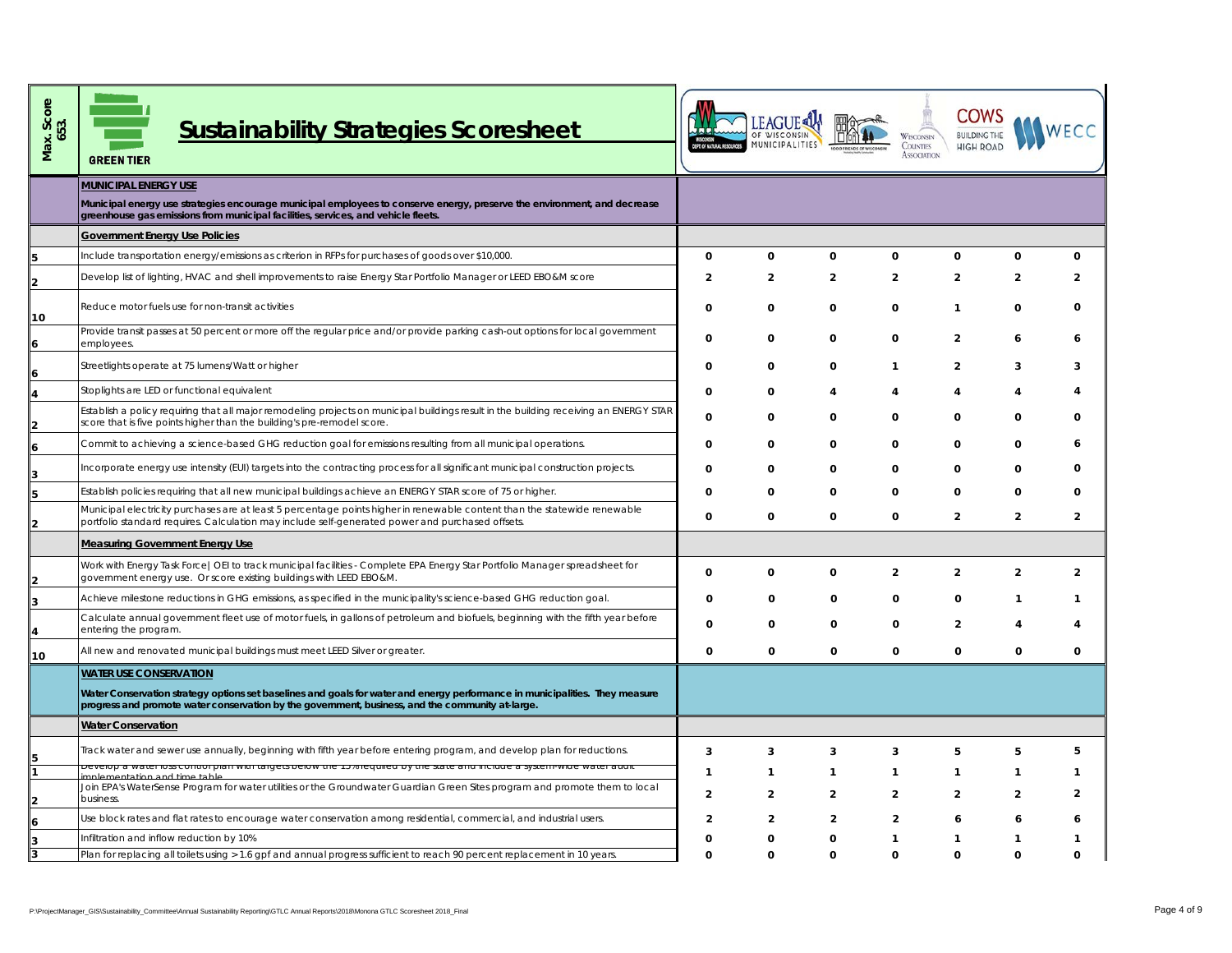| x. Score<br>653.<br>Max. | <b>Sustainability Strategies Scoresheet</b><br><b>GREEN TIER</b>                                                                                                                                                                                    | EPT. OF NATURAL RESOURCE | MUNICIPALITIES |                | WISCONSIN<br><b>COUNTIES</b><br><b>ASSOCIATION</b> | <b>HIGH ROAD</b> |                  |
|--------------------------|-----------------------------------------------------------------------------------------------------------------------------------------------------------------------------------------------------------------------------------------------------|--------------------------|----------------|----------------|----------------------------------------------------|------------------|------------------|
|                          | <b>Local Government Use</b>                                                                                                                                                                                                                         |                          |                |                |                                                    |                  |                  |
|                          | Install waterless urinals in men's restrooms at municipal facilities (city hall, parks, etc.)                                                                                                                                                       | 0                        | 0              | 0              | 0                                                  | 0                | 0<br>0           |
|                          | All outdoor watering by local government, excluding parks and golf courses, from rain collection.                                                                                                                                                   | 0                        | 0              | $\Omega$       | 0                                                  | 0                | 0<br>$\Omega$    |
|                          | Develop a water efficiency and conservation plan for municipal buildings                                                                                                                                                                            | $\Omega$                 | $\Omega$       | 0              | $\Omega$                                           | $\mathbf 0$      | 0<br>$\Omega$    |
|                          | WATER AND WASTEWATER INFRASTRUCTURE MANAGEMENT                                                                                                                                                                                                      |                          |                |                |                                                    |                  |                  |
|                          | Setting goals for the sustainable management of water and wastewater infrastructure reduces costs; saves energy; and ensures the<br>protection of public health and the environment.                                                                |                          |                |                |                                                    |                  |                  |
| 15                       | Develop and implement asset management plans that set targets for the sustainable maintenance, operation and renewal of<br>water and wastewater infrastructure.                                                                                     | 0                        | $\mathbf 0$    | 0              | 5                                                  | 5                | 5<br>5           |
| 5                        | Wastewater biogas captured and used in operations.                                                                                                                                                                                                  | 0                        | 0              | 0              | 0                                                  | 0                | $\Omega$<br>0    |
|                          | Conduct an energy assessment for municipal water and wastewater facilities and develop a plan to increase energy efficiency                                                                                                                         | 0                        | 0              | 0              | 0                                                  | 0                | 6<br>6           |
|                          | Financial assistance for sewer lateral replacements.                                                                                                                                                                                                | 0                        | 0              | 0              | 0                                                  | 0                | 0<br>0           |
|                          | Set goals for increasing the recovery of resources from wastewater for energy generation (heat or electricity) and fertilizer.                                                                                                                      | $\mathbf 0$              | 0              | 0              | 0                                                  | 0                | 0<br>0           |
|                          | Explore partnership options with high-strength waste.                                                                                                                                                                                               | $\mathbf 0$              | $\mathbf 0$    | $\mathbf 0$    | $\mathbf 0$                                        | $\mathbf 0$      | $\mathbf 0$<br>0 |
|                          | Upgrade water and wastewater utility equipment (e.g., variable frequency drive motors) to achieve energy efficiency based on<br>total life cycle, triple bottom line costs (e.g. maintenance and replacement strategies in asset management plans). | 0                        | $\mathbf 0$    | 0              | 4                                                  | $\overline{4}$   | 4<br>4           |
|                          | <b>STORMWATER MANAGEMENT</b>                                                                                                                                                                                                                        |                          |                |                |                                                    |                  |                  |
|                          | Stormwater Management strategy options encourage the use of best management practices to achieve a reduction in the amount<br>of harmful pollutants introduced to our streams, rivers, and lakes.                                                   |                          |                |                |                                                    |                  |                  |
|                          | Develop a regular street sweeping program to reduce total suspended solids                                                                                                                                                                          | $\overline{2}$           | $\overline{2}$ | $\overline{2}$ | 3                                                  | 3                | 3<br>3           |
|                          | Stormwater utility fees offer credits for best management practices such as rain barrels, rain gardens, and pervious paving                                                                                                                         | 0                        | 0              | 4              | 4                                                  | 4                | 4<br>4           |
| 3                        | nventory all paved surfaces (e.g., by GIS mapping), and develop a plan for reduction                                                                                                                                                                | $\overline{2}$           | 3              | 3              | 3                                                  | 3                | 3<br>3           |
| 5                        | Work with commercial or light industrial businesses to develop stormwater pollution plans                                                                                                                                                           | $\mathbf 0$              | $\mathbf 0$    | $\mathbf 0$    | $\overline{2}$                                     | $\overline{2}$   | 5<br>5           |
|                          |                                                                                                                                                                                                                                                     |                          |                |                |                                                    |                  |                  |
|                          |                                                                                                                                                                                                                                                     |                          |                |                |                                                    |                  |                  |
|                          |                                                                                                                                                                                                                                                     |                          |                |                |                                                    |                  |                  |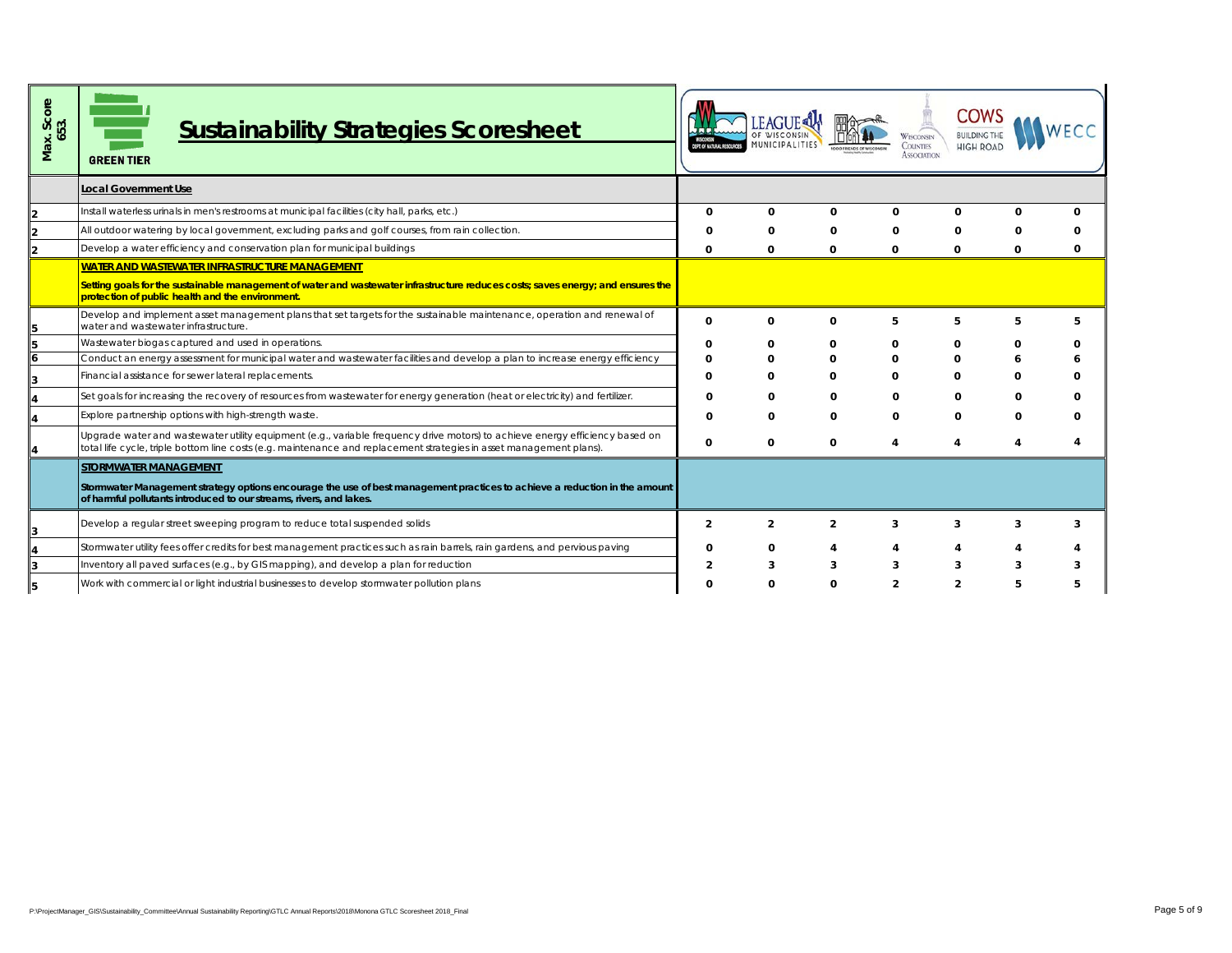| x. Score<br>653.<br>Max. | <b>Sustainability Strategies Scoresheet</b><br><b>GREEN TIER</b>                                                                                                                                                                                                                   | EPT OF NATURAL RESOURCES | MUNICIPALITIES |              | WISCONSIN<br><b>COUNTIES</b><br><b>ASSOCIATION</b> | COWS<br><b>BUILDING THE</b><br><b>HIGH ROAD</b> |                |              |
|--------------------------|------------------------------------------------------------------------------------------------------------------------------------------------------------------------------------------------------------------------------------------------------------------------------------|--------------------------|----------------|--------------|----------------------------------------------------|-------------------------------------------------|----------------|--------------|
|                          | <b>WATER AND DEVELOPMENT</b>                                                                                                                                                                                                                                                       |                          |                |              |                                                    |                                                 |                |              |
|                          | Water and Development strategy options link water conservation and the preservation of land, wetlands, and wildlife habitat while<br>promoting compact development, restoration and rehabilitation efforts, and long-term planning.                                                |                          |                |              |                                                    |                                                 |                |              |
|                          | <b>Land Development</b>                                                                                                                                                                                                                                                            |                          |                |              |                                                    |                                                 |                |              |
|                          | dentify key green infrastructure areas during plan development and/or implement a plan to acquire and protect key green<br>infrastructure areas                                                                                                                                    | 0                        | $\mathbf 0$    | 0            | 3                                                  | $\mathbf{3}$                                    | 3              | 3            |
|                          | Waters, Wetlands, and Wildlife                                                                                                                                                                                                                                                     |                          |                |              |                                                    |                                                 |                |              |
|                          | Replace concrete channels with re-meandered and naturalized creeks, wetlands, or swales                                                                                                                                                                                            | 0                        | $\mathbf 0$    | 0            | $\mathbf 0$                                        | $\mathbf 0$                                     | $\mathbf{1}$   | $\mathbf 1$  |
|                          | Develop a system for identifying culverts that obstruct fish migration and install fish friendly culverts where needed                                                                                                                                                             | 3                        | 3              | 3            | 5                                                  | 5                                               | 4              | 4            |
|                          | Provide incentives for protection of green infrastructure, sensitive areas, important wildlife habitat, or for the restoration or<br>rehabilitation of wetlands or other degraded habitats such as credit towards open space or set-aside requirements                             | $\Omega$                 | $\mathbf 0$    | 0            | 0                                                  | 0                                               | 0              | 0            |
|                          | <b>WASTE MANAGEMENT AND REDUCTION</b><br>Waste Management and Reduction strategy options encourage municipalities and their citizens to divert organics and recyclables<br>from landfills and properly dispose of hazardous materials in an effort to reduce waste in a community. |                          |                |              |                                                    |                                                 |                |              |
|                          | Community waste stream monitored at least annually . Waste reduction plan prepared and updated annually                                                                                                                                                                            | $\overline{1}$           | $\mathbf{1}$   | $\mathbf{1}$ | $\mathbf{1}$                                       | $\mathbf{1}$                                    | $\overline{2}$ | 4            |
|                          | Waste and materials management plan based on "zero-waste" principles, with specific goals, prepared and updated annually                                                                                                                                                           | $\Omega$                 | 0              | 0            | 0                                                  | 0                                               | 0              | -1           |
|                          | Construction/deconstruction waste recycling ordinance                                                                                                                                                                                                                              | $\Omega$                 | 0              | 0            | 0                                                  | 0                                               | 0              | 0            |
|                          | Mandatory residential curbside recycling pickup that covers paper, metal cans, glass and plastic bottles                                                                                                                                                                           | 5                        | 5              | 5            | 5                                                  | 5                                               | 5              | 5            |
|                          | Develop a municipal collection program that encourages the diversion of food discards, yard materials, and other organics from<br>landfills to composting or anaerobic digestion with energy recovery                                                                              | $\overline{1}$           | $\mathbf{1}$   | $\mathbf{1}$ | $\mathbf{1}$                                       | $\overline{1}$                                  | $\mathbf{1}$   | $\mathbf{1}$ |
|                          | Develop and promote programs that dispose of household hazardous, medical, and electronic waste                                                                                                                                                                                    | $\mathbf{1}$             | $\mathbf{1}$   | $\mathbf{1}$ | $\mathbf{1}$                                       | $\mathbf{1}$                                    | $\overline{2}$ | 2            |
|                          | Jse anaerobic digesters to process organic waste and produce energy                                                                                                                                                                                                                | 0                        | $\mathbf 0$    | 0            | 0                                                  | 0                                               | 0              | 0            |
|                          | mplement municipal ordinances requiring manufacturer takeback for fluorescent bulbs, thermostats and other mercury-containing<br>devices                                                                                                                                           | 0                        | 0              | 0            | 0                                                  | 0                                               | 0              | 0            |
|                          | Ordinances in place to reduce the usage of phone books as well as single-use shopping bags, styrofoam food containers and<br>other disposable packaging                                                                                                                            | 0                        | $\mathbf 0$    | $\mathbf 0$  | 0                                                  | 0                                               | $\mathbf 0$    | 0            |
|                          | Pay-as-you-throw system implemented by municipality or required of private waste haulers                                                                                                                                                                                           | 0                        | $\mathbf 0$    | $\mathbf 0$  | 0                                                  | 0                                               | $\mathbf 0$    | 0            |
|                          | Jse public education and outreach to promote recycling, backyard composting, product re-use and waste reduction                                                                                                                                                                    | 0                        | 0              | $\mathbf 0$  | $\mathbf{1}$                                       | $\mathbf{1}$                                    | $\mathbf{3}$   | 3            |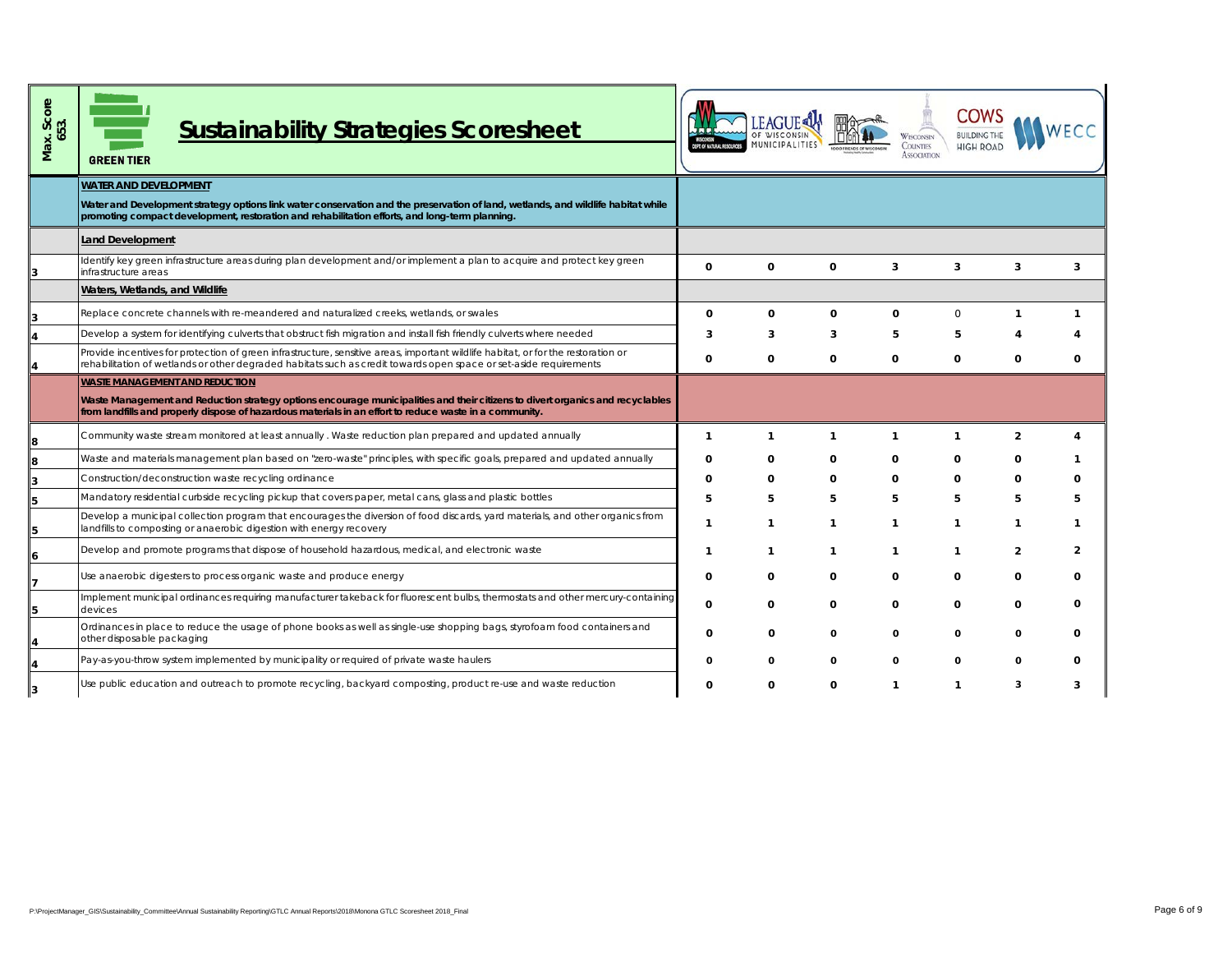| x. Score<br>653.<br>Max. | <b>Sustainability Strategies Scoresheet</b><br><b>GREEN TIER</b>                                                                                                                                                                                                                                                                                                                                                                                   |             | MUNICIPALITIES |             | WISCONSIN<br><b>COUNTIES</b><br><b>ASSOCIATION</b> | <b>HIGH ROAD</b> |                                  |
|--------------------------|----------------------------------------------------------------------------------------------------------------------------------------------------------------------------------------------------------------------------------------------------------------------------------------------------------------------------------------------------------------------------------------------------------------------------------------------------|-------------|----------------|-------------|----------------------------------------------------|------------------|----------------------------------|
|                          | <b>HEALTHY COMMUNITY PLANNING</b><br>Policies and projects related to incorporating health living into community design- whether by built form, programs, education, etc.<br>in an effort to reduce trends in poor nutrition, inactive lifestyles, chronic diseases, such as obesity and heart disease, and other<br>negative health risk factors.                                                                                                 |             |                |             |                                                    |                  |                                  |
|                          | Policies Affecting Multiple Program Areas                                                                                                                                                                                                                                                                                                                                                                                                          |             |                |             |                                                    |                  |                                  |
|                          | Adopt a resolution that promotes Health in All Policies at the community level (e.g., HEAL Resolution). Include that educational<br>campaigns supporting a program covered by the resolution are appropriately targeted to all of the populations addressed by the<br>program                                                                                                                                                                      | 0           | 0              | $\Omega$    | 0                                                  | O                |                                  |
| 8                        | Establish a Health Impact Assessments policy, including when an assessment is required and its scope                                                                                                                                                                                                                                                                                                                                               | $\mathbf 0$ | 0              | $\Omega$    | 0                                                  | 0                | $\mathbf{0}$<br>0                |
|                          | Planning                                                                                                                                                                                                                                                                                                                                                                                                                                           |             |                |             |                                                    |                  |                                  |
|                          | Add health policies in 1 or more of the community's plans, including the comprehensive plan, long-range transportation plan,<br>bicycle/pedestrian plan and open spaces recreation plan (embedded or stand-alone chapter) or develop a comprehensive,<br>community wide wellness plan.                                                                                                                                                             | 0           | 0              | $\Omega$    | 0                                                  | <sup>0</sup>     | 3<br>5                           |
|                          | Site schools in the Comprehensive Plan for accessibility with existing or new bicycle and pedestrian infrastructure                                                                                                                                                                                                                                                                                                                                | $\mathbf 0$ | $\Omega$       | $\Omega$    | $\mathbf{1}$                                       | -1               | 6                                |
|                          | Encourage the formation and/or support of Neighborhood Improvement Districts (NIDs), Neighborhood Development<br>Corporations, or other similar types of neighborhood reinvestment and enhancement strategies in plans or policies.                                                                                                                                                                                                                | $\mathbf 0$ | $\mathbf 0$    | 0           | 4                                                  | $\overline{4}$   | 4<br>4                           |
|                          | <b>Healthy Food Access</b>                                                                                                                                                                                                                                                                                                                                                                                                                         |             |                |             |                                                    |                  |                                  |
| 7                        | Implement strategies (urban agriculture, community gardens on public land, diversified farmer's markets, expanded traditional<br>retail food options, ordinances to allow urban chickens and beekeeping and vegetable gardening in rights of way) that help<br>increase fresh food access in the community, in particular in areas with food insecurity (e.g., "food deserts" and "food swamps"),<br>including access by EBT and WIC participants. | $\mathbf 0$ | $\Omega$       | $\Omega$    | 3                                                  | 3                | 3<br>3                           |
|                          | Create a Food Systems Plan that addresses the production, distribution, value-added, marketing, end-market, and disposal of food<br>and charge a new or existing governmental body to oversee the plan's implementation.                                                                                                                                                                                                                           | 0           | 0              | $\Omega$    | 0                                                  | 0                | $\mathbf{0}$<br>0                |
|                          | <b>Physical Activity and Access</b>                                                                                                                                                                                                                                                                                                                                                                                                                |             |                |             |                                                    |                  |                                  |
|                          | Provide an on-street and/or off-street trail network connecting recreational areas in the community (e.g. safe routes to parks) and<br>other trip generators, such as shopping malls, ensuring all neighborhoods are included in planning and implementation.                                                                                                                                                                                      | $\mathbf 0$ | 0              | $\Omega$    | 0                                                  | 3                | 3<br>5                           |
|                          | Encourage pedestrian and bicycle site connections from front door of businesses or apartments to a public sidewalk and/or bike<br>lane ensuring connections to all neighborhoods.                                                                                                                                                                                                                                                                  | 0           | 0              | $\mathbf 0$ | 0                                                  | $\overline{2}$   | $\overline{2}$<br>4              |
|                          | Provide education and establish programming to encourage physical activity, especially by youth.                                                                                                                                                                                                                                                                                                                                                   | 0           | 0              | $\Omega$    | $\mathbf{1}$                                       | 3                | 3<br>3                           |
|                          | Establish an expanded public transit that serves commuters from all neighborhoods and major parks and recreation facilities, and<br>has racks on vehicles for carrying bicycles.                                                                                                                                                                                                                                                                   | $\mathbf 0$ | 0              | $\Omega$    | 3                                                  | 3                | $\overline{7}$<br>$\overline{7}$ |
|                          | Require sidewalks in new residential areas and establish a policy for adding sidewalks, as appropriate, in areas built out without<br>sidewalks.                                                                                                                                                                                                                                                                                                   | 0           | 0              | $\Omega$    | 0                                                  | 0                | $\mathbf{0}$<br>2                |
|                          | mplement a Complete Streets policy.                                                                                                                                                                                                                                                                                                                                                                                                                | $\Omega$    | $\Omega$       | $\Omega$    | $\Omega$                                           | 0                | 0                                |
|                          | Provide recreation programs for youth, adults, senior citizens and disabled persons.                                                                                                                                                                                                                                                                                                                                                               | O           | $\Omega$       | $\Omega$    | 3                                                  |                  | 5                                |
|                          | Establish a pedestrian safety task force                                                                                                                                                                                                                                                                                                                                                                                                           | 0           | 0              | 0           | 0                                                  | $\mathbf 0$      | 3<br>5                           |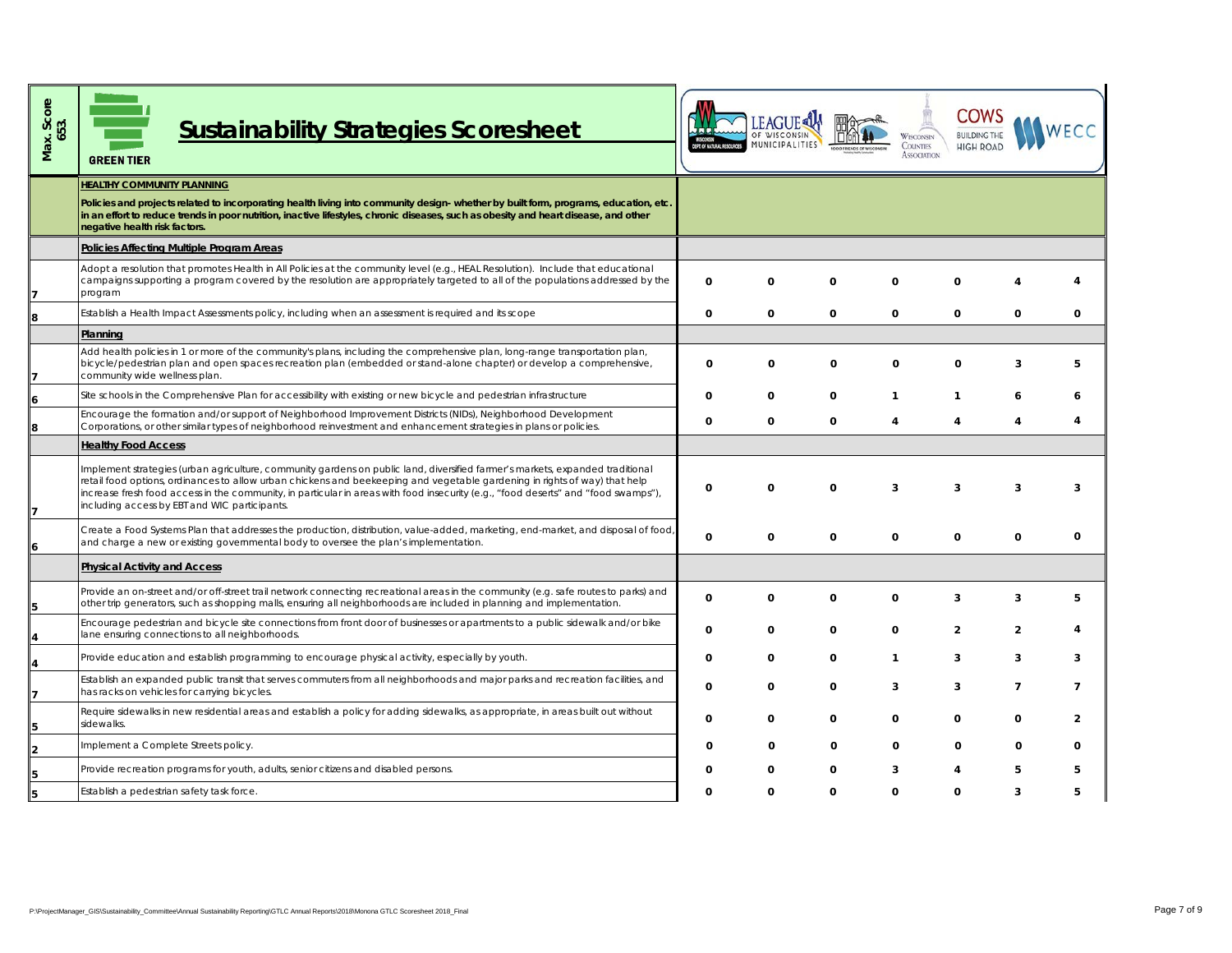| Max. Score<br>653.      | <b>Sustainability Strategies Scoresheet</b><br><b>GREEN TIER</b>                                                                                                                                                                                                                             |                | MUNICIPALITIES | OO FRIENDS OF WISCON | <b>WISCONSIN</b><br><b>COUNTIES</b><br><b>ASSOCIATION</b> | COW!<br><b>HIGH ROAD</b> |                              |
|-------------------------|----------------------------------------------------------------------------------------------------------------------------------------------------------------------------------------------------------------------------------------------------------------------------------------------|----------------|----------------|----------------------|-----------------------------------------------------------|--------------------------|------------------------------|
|                         | Housing                                                                                                                                                                                                                                                                                      |                |                |                      |                                                           |                          |                              |
| $6 \nightharpoonup$     | Adopt ordinances and programs to maintain a healthy housing stock (code enforcement, landlord licenses, volunteer program,<br>truth-in housing disclosure before sale, etc.).                                                                                                                | 0              | 0              | 0                    | $\mathbf{1}$                                              | 3                        | 3<br>5                       |
| $\overline{5}$          | Allow life cycle or adaptable housing options, such as "aging in place", accessory dwelling units, Universal or Inclusive Design,<br>Dementia Friendly Communities, Age-Friendly Communities, etc.                                                                                           | 0              | 0              | 0                    | $\mathbf{1}$                                              | $\mathbf{1}$             | 5<br>5                       |
| $\overline{\mathbf{g}}$ | Establish a program to make housing more affordable.                                                                                                                                                                                                                                         | 0              | 0              | 0                    | 0                                                         | 0                        | $\overline{2}$<br>2          |
| 5                       | Establish a program to address chronic homelessness, such as "permanent housing".                                                                                                                                                                                                            | 0              | $\mathbf 0$    | $\mathbf 0$          | $\mathbf 0$                                               | 0                        | $\mathbf 0$<br>0             |
|                         | Crime Prevention and Other Harm Reduction                                                                                                                                                                                                                                                    |                |                |                      |                                                           |                          |                              |
| $\overline{\mathbf{r}}$ | Use by policy, ordinance or practice, Crime Prevention Through Environmental Design and active threat planning to make public<br>spaces, such as recreational space, crime free.                                                                                                             | $\overline{1}$ | $\mathbf{1}$   | $\mathbf{1}$         | $\mathbf{1}$                                              | $\mathbf{1}$             | $\mathbf{1}$<br>$\mathbf{1}$ |
|                         | Establish and implement Harm Reduction strategies for alcohol outlet density and sexual oriented establishments (e.g. zoning<br>limitations)                                                                                                                                                 | 5              | 5              | 5                    | 5                                                         | 5                        | 5<br>5                       |
| $\frac{5}{5}$           | Adopt an ordinance or policy that requires tobacco-free and e-cigarette free apartments or places limitations on such structures.                                                                                                                                                            | 0              | 0              | 0                    | 0                                                         | 0                        | 3<br>3                       |
| $6 \overline{6}$        | Adopt an ordinance or policy that promotes tobacco-free and e-cigarette free parks and/or public events on local government-<br>owned property.                                                                                                                                              | 0              | $\mathbf 0$    | 0                    | 0                                                         | 0                        | 3<br>6                       |
|                         | Climate Change                                                                                                                                                                                                                                                                               |                |                |                      |                                                           |                          |                              |
| 5                       | Create and implement a climate change action plan that includes a carbon footprint study, and health related components on<br>reducing air pollution from combustion of fossil fuels and responding to heat episodes and flooding, focusing in particular on most<br>vulnerable populations. | 0              | 0              | 0                    | 0                                                         | 0                        | 5<br>$\mathbf{1}$            |
|                         | <b>Noise</b>                                                                                                                                                                                                                                                                                 |                |                |                      |                                                           |                          |                              |
| $\overline{5}$          | Adopt an ordinance, including conditional use permits, on noise abatement for various zoning districts.                                                                                                                                                                                      | 5              | 5              | 5                    | 5                                                         | 5                        | 5<br>5                       |
|                         | <b>Employee Health</b>                                                                                                                                                                                                                                                                       |                |                |                      |                                                           |                          |                              |
| $\overline{5}$          | Implement a wellness program for employees of the local jurisdiction.                                                                                                                                                                                                                        | 0              | 0              | 0                    | $\mathbf 0$                                               | 0                        | 0<br>0                       |
| 5                       | Encourage or partner with others, such as the Chamber of Commerce, etc., to advance workplace wellness programs within the<br>community.                                                                                                                                                     | $\mathbf 0$    | 0              | 0                    | $\mathbf 0$                                               | 0                        | 0<br>0                       |
|                         |                                                                                                                                                                                                                                                                                              |                |                |                      |                                                           |                          |                              |
|                         |                                                                                                                                                                                                                                                                                              |                |                |                      |                                                           |                          |                              |